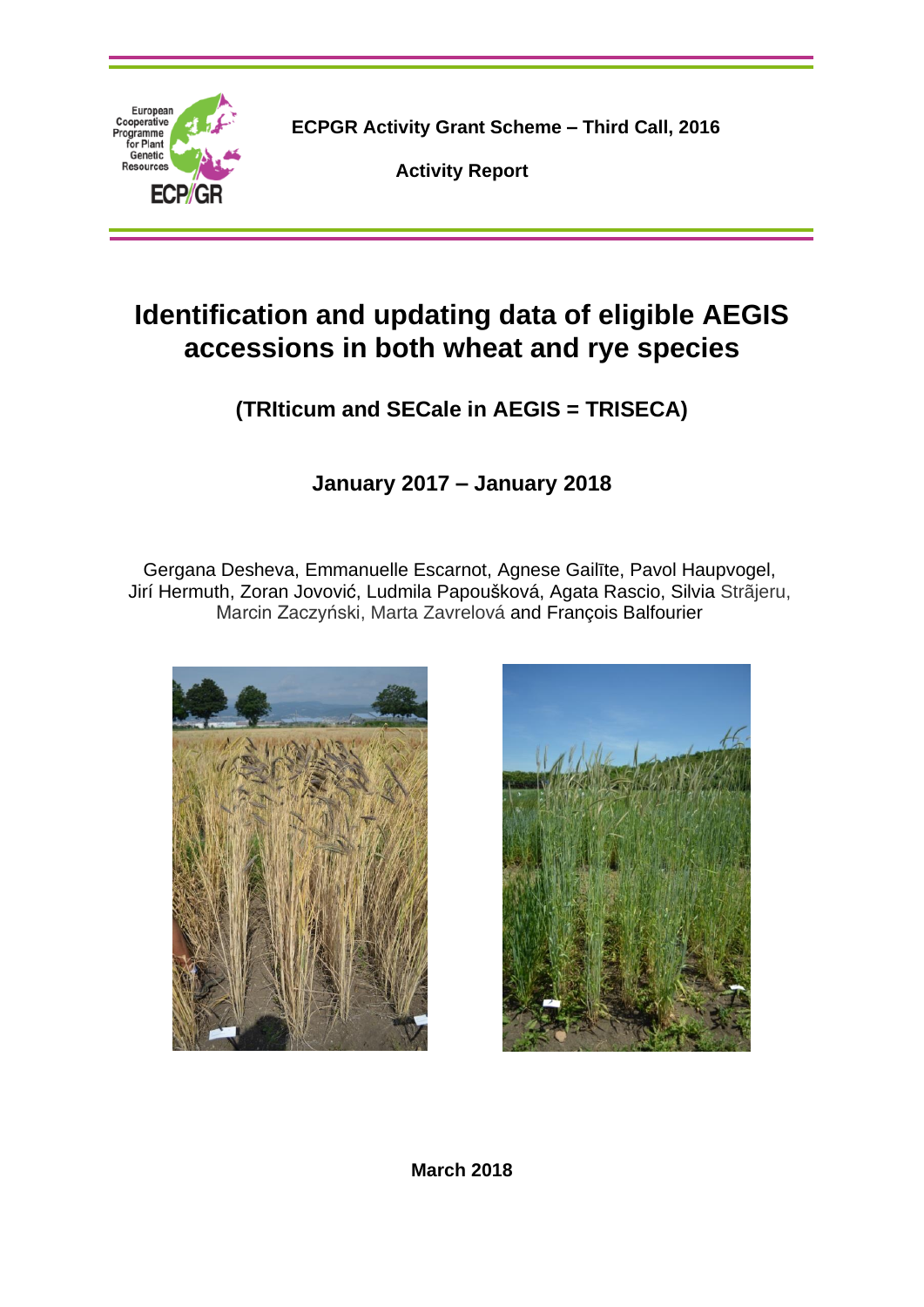# **(TRIticum and SECale in AEGIS = TRISECA)**

# **Activity Report**

# **CONTENTS**

| 1. Identification of eligible accessions to be proposed as AEGIS accessions 2                                                                         |  |
|-------------------------------------------------------------------------------------------------------------------------------------------------------|--|
|                                                                                                                                                       |  |
|                                                                                                                                                       |  |
|                                                                                                                                                       |  |
| Table 1. Number of AEGIS candidate accessions defined per WWG members 5                                                                               |  |
| Table 2. Sample status of AEGIS candidate accessions per WWG members 6                                                                                |  |
| Table 3. Number of wheat selected candidate accessions per WWG members and                                                                            |  |
| Table 4. Number of rye selected candidate accessions per WWG members and                                                                              |  |
| Table 5. Number of wheat selected candidate accessions per WWG members and<br>documentation status of related characterization and evaluation data  9 |  |
| Table 6. Number of rye selected candidate accessions per WWG members and<br>documentation status of related characterization and evaluation data 10   |  |
| Table 7. Current status of the AEGIS collection in the Wheat Working Group, after                                                                     |  |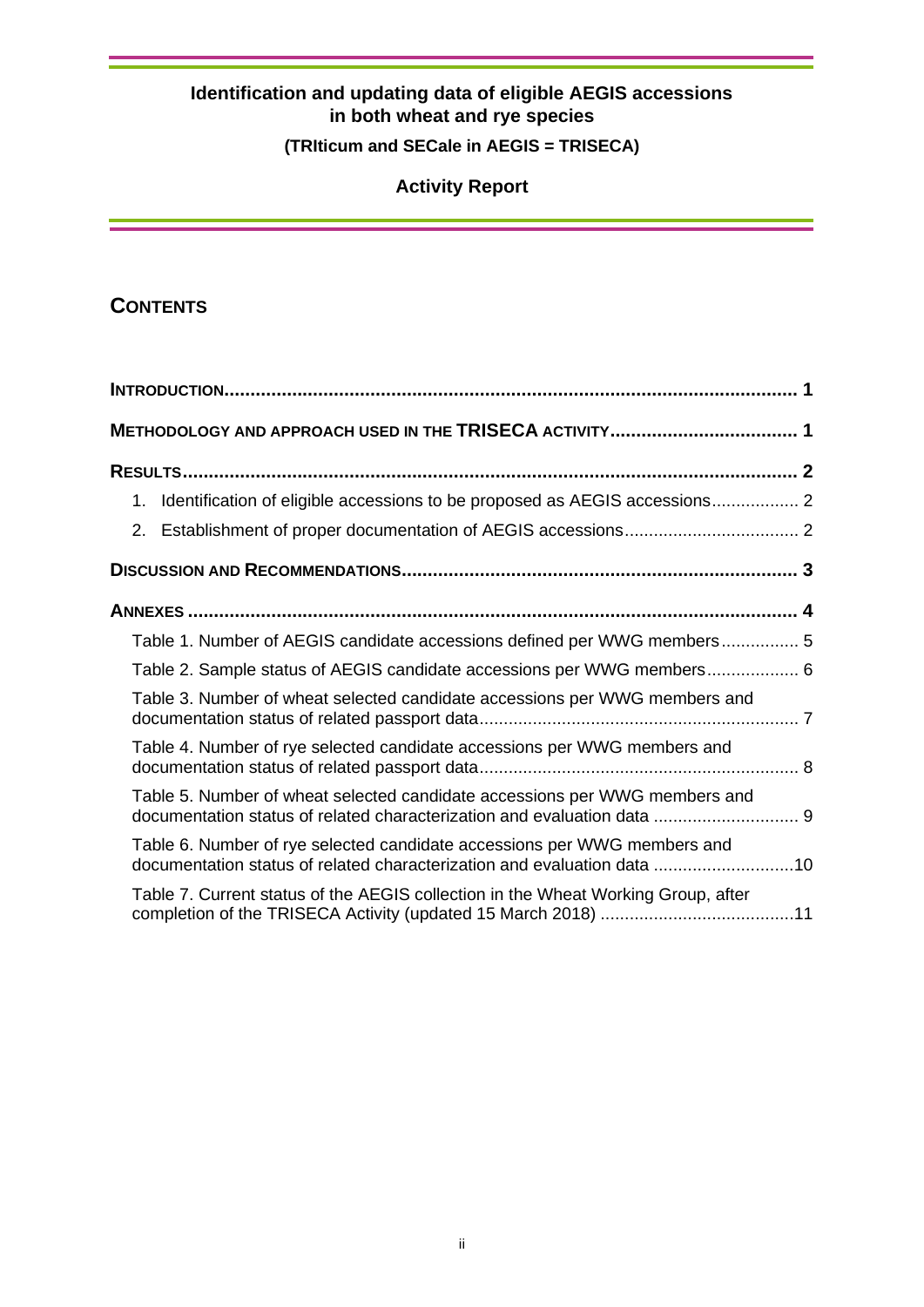#### **(TRIticum and SECale in AEGIS = TRISECA)**

## **Activity Report**

#### **INTRODUCTION**

The Wheat Working Group (WWG) is not only involved in wheat but also in rye genetic resources, as both species can be crossed together to produce triticale. At the end of 2016, thanks to previous activities of the WWG (mainly the [TRAID Activity](http://www.ecpgr.cgiar.org/working-groups/wheat/traid/) in 2015), a total of 6484 accessions of *Triticum* sp. were flagged as AEGIS accessions in EURISCO; from these 6484 accessions, there was a majority of hexaploid species (5474 *T. aestivum*) but only few tetraploid and diploid species (for instance, only 151 *T. durum* and 60 *T. turgidum*). At the same time, only 146 *Secale* accessions (106 from Nordic countries and 36 from Czech Republic) were flagged as AEGIS accessions.

In the present [TRISECA Activity,](http://www.ecpgr.cgiar.org/working-groups/wheat/triseca/) ECPGR members from 10 different countries planned to carry on the AEGIS initiative, by building a more representative European collection of both wheat and rye species. For *Triticum*, the effort was mainly focused on tetraploid species which are also very important species, in terms of diversity, for durum wheat improvement. All selected accessions, which were not yet well documented in terms of C&E data, were sown in the field for evaluation.

### **METHODOLOGY AND APPROACH USED IN THE TRISECA ACTIVITY**

The workplan of this Activity was the same as in the previous TRAID Activity, on a period of 16 months, for the period from September 2016 to January 2018.

- 1) Identification of eligible accessions to be proposed as AEGIS accessions according to the 'Revised simplified procedure for the selection and flagging of accessions for the European Collection'
- 2) Updating of both passport and characterization and evaluation (C&E) data, according to the Multi-crop Passport Descriptor v2 list and the C&E descriptors used in appropriate databases.
- 3) A common 2-3 days meeting to check and approve proper documentation, then to discuss about rules of management of these accessions in accordance with the principle of AEGIS.
- 4) A final interaction with National Focal Points (NFPs) in order to flag AEGIS accessions in EURISCO.

For wheat species, the identification of eligible accessions was realized by choosing accessions within the list of European Wheat Database (EWDB) accessions provided by Ludmila Papoušková, the EWDB manager [\(http://genbank.vurv.cz/ewdb/\)](http://genbank.vurv.cz/ewdb/). In the same way the identification for rye species was realized with the help of Marcin Zaczyński, manager of the Central Crop Database for *Secale* [\(http://secale.ihar.edu.pl\)](http://secale.ihar.edu.pl/). This database and EURISCO were useful tools for editing lists of eligible rye accessions per country members.

After identification of proper eligible accessions in September 2016, each partner had to sow the part of his own accessions which needed to be updated for C&E descriptors. The sowing was performed in autumn 2016 or in spring 2017 according to the type of development of the accessions. The updating of both passport data and C&E data was carried out by each participant under the supervision of François Balfourier, Chair of the WWG in spring 2017.

A common 2-3 days meeting was organized in Poland in October 2017 with all participants, during which the datasets of all selected accessions were presented, definitely checked and approved by concerned WWG members. The management of these accessions in accordance with the principles of AEGIS was also discussed.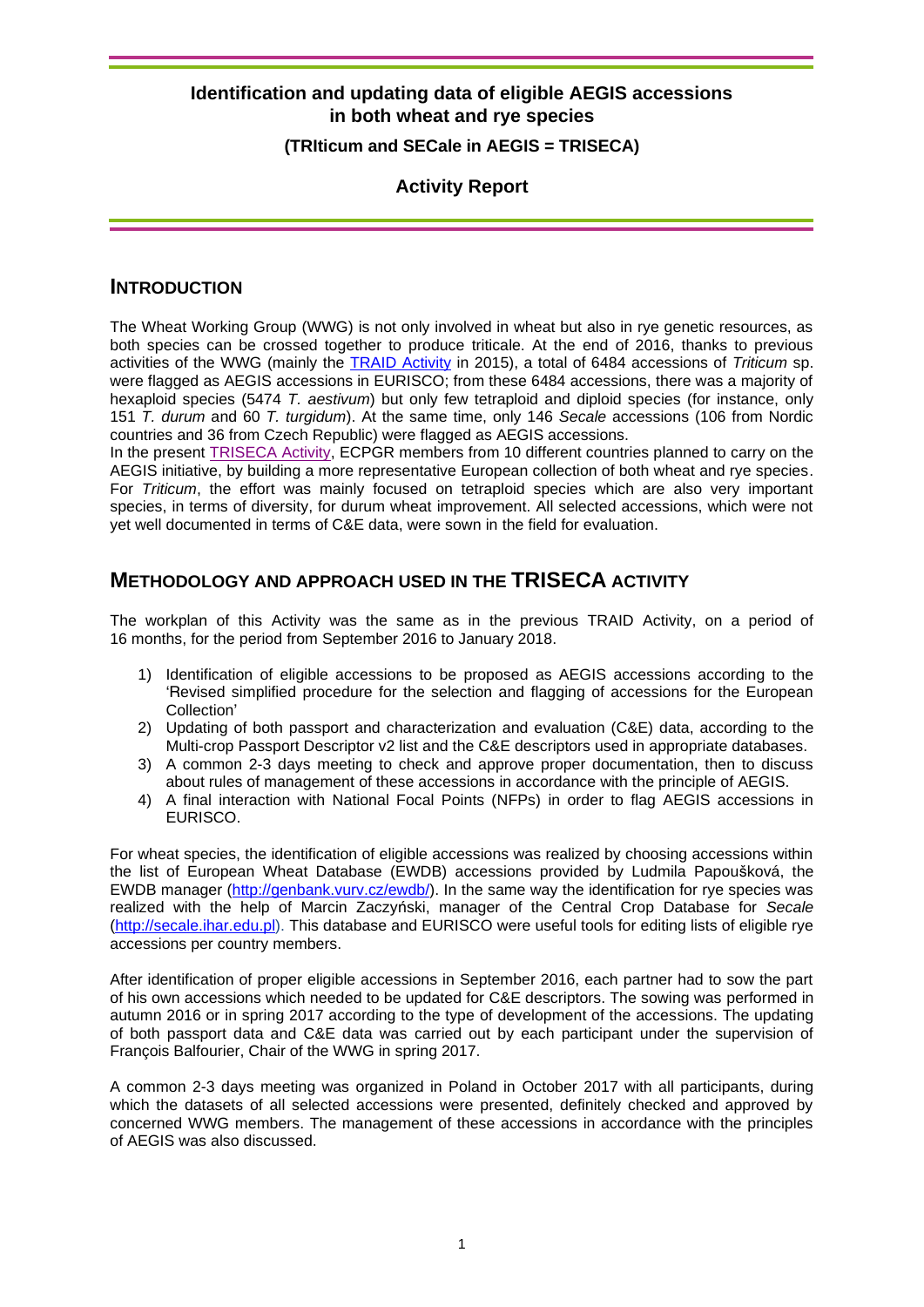#### **(TRIticum and SECale in AEGIS = TRISECA)**

### **Activity Report**

Then, each participant in this Activity had to provide his/her National Coordinator with the list of recommended accessions for consideration and formal inclusion in the AEGIS European Collection. Finally, the EURISCO National Inventory Focal Point, under instructions from the National Coordinator, had to officially include the accessions into the European Collection by flagging them in EURISCO (winter 2017).

# **RESULTS**

#### **1. Identification of eligible accessions to be proposed as AEGIS accessions**

Table 1 (page [5\)](#page-6-0) indicates the number of candidate accessions identified per partner within the TRISECA Activity. A total of 885 accessions were retained, divided in 350 rye and 535 wheat accessions. According to the objectives defined at the beginning of the Activity, half of the wheat accessions (266/535) were chosen within tetraploid species. Table 2 (page [6\)](#page-7-0) gives the status of these accessions (SAMPSTAT descriptor); due to rye accessions status (mainly semi-natural populations), we observe a majority of traditional cultivars or landraces.

### **2. Establishment of proper documentation of AEGIS accessions**

#### **a) Passport data**

The documentation status for passport data of selected candidate accessions are given in Tables 3 and 4 (pages [7](#page-8-0) and [8\)](#page-9-0), for wheat and rye respectively. For both species, a majority of mandatory descriptors, and in particular ORIGICTY and SAMPSTAT, are well documented. The low availability of data concerning collection site (LATITUDE, LONGITUDE, ..) can be explained by the fact that few accessions are true landraces or collected on a known locality which can be related to such data. Optional descriptors such as GR-CLAS, PLOIDY, REG\_YEAR will be useful for future collection description. The full set of accessions is now globally well documented for passport data, according to the MCPD v2 list (see Excel file for Passport data, available online [here\)](http://www.ecpgr.cgiar.org/working-groups/wheat/triseca/).

#### **b) Characterization and evaluation data**

As indicated in Table 5 (page [9\)](#page-10-0) for wheat, the whole set of accessions is not so well documented for characterization and evaluation data, which can be explained by the fact that some members of the TRISECA project started defining their candidate accessions only at the beginning of the Activity. Nevertheless, among the mandatory descriptors, some traits such as "plant height" and "kernel weight" are well documented, while descriptors related to grain and spike morphology still need some effort of characterization. Results concerning optional descriptors are variable but significant for some traits, depending on disease infestation during the characterization (see Excel file for C&E data, available online [here\)](http://www.ecpgr.cgiar.org/working-groups/wheat/triseca/).

Results for rye are given in Table 6 (page [10\)](#page-11-0). For this species, the numbers of accessions per country may be different when compared to those of passport data. This may be explained by the fact that some members (Czech Republic and Romania) were not able to evaluate all their accessions in the field during 2017, while another (Poland) gave multiple results (different evaluation years) for a same accession. Consequently, even if only 350 rye accessions were used in TRISECA, evaluation data were obtained on an overall number of 709 "accessions". Except for 'protein content', most of the mandatory descriptors are well documented.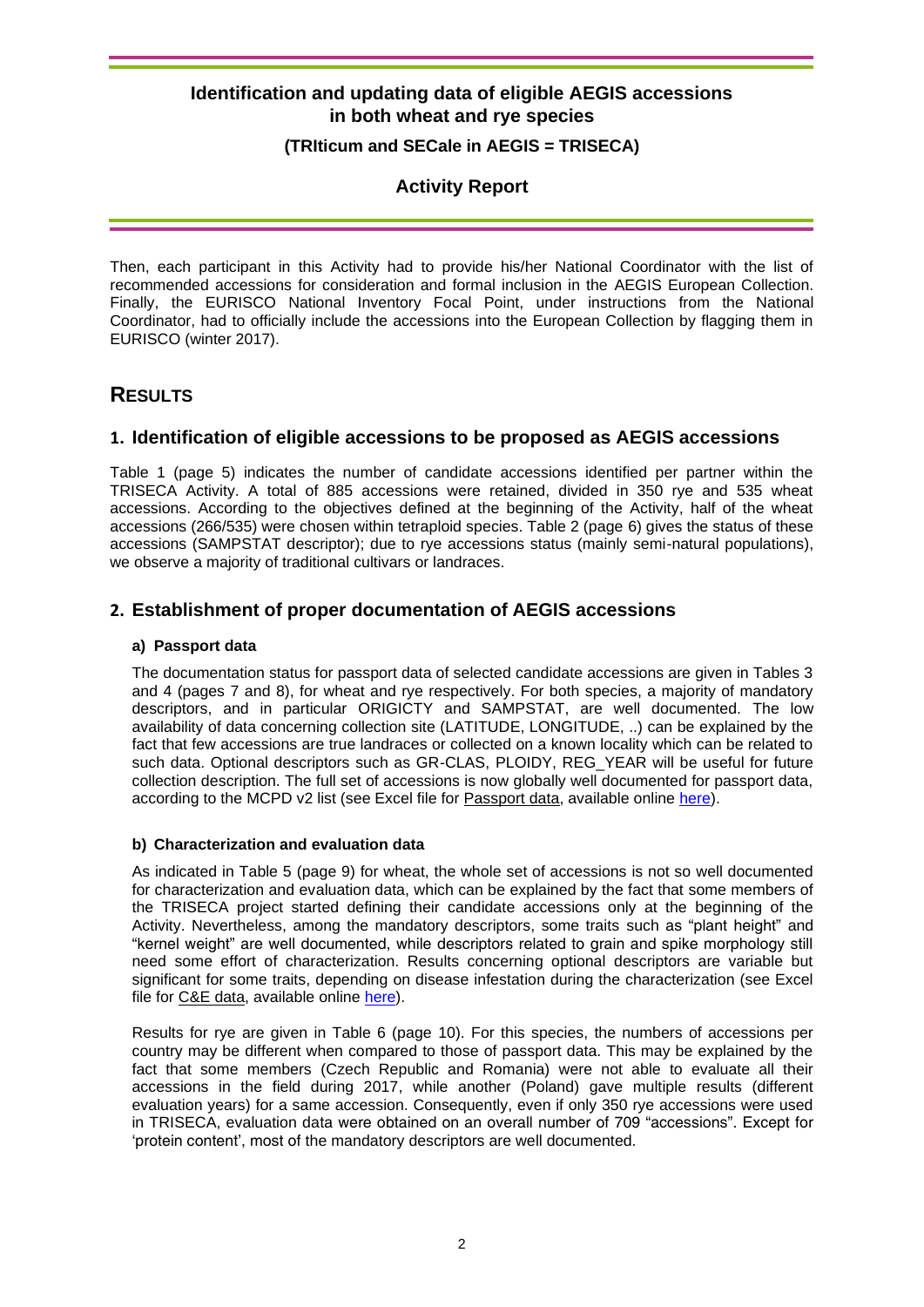#### **(TRIticum and SECale in AEGIS = TRISECA)**

### **Activity Report**

#### **DISCUSSION AND RECOMMENDATIONS**

The meeting discussed the representativity of the full AEGIS wheat collection and studied carefully the possible gaps within passport and C&E data. The appendix 2 of the AEGIS Memorandum of Understanding (MoU) concerning rules of management of the accessions in accordance with the principle of AEGIS was recalled. In particular, the sovereign right of each country member to decide which accessions have to be included in the AEGIS collection was confirmed. However, the WWG Chair asked all members to suppress accessions lacking data for mandatory descriptors (such as SAMPSTAT) and possible redundant sister lines within breeding lines, as suggested in the selection requirements approved by the Steering Committee, to avoid possible redundant material. In the same way, members were invited to check that proposed accessions were free of any third party obligation in terms of access rights, to complete as far as possible mandatory descriptors, and to check some mistakes in the scales for some of these descriptors.

All members were invited to send final reviewed lists of accessions, together with passport data and C&E data to F. Balfourier, Chair of the WWG, for final computation before sending them to L. Papoušková and Marcin Zaczyński, in order to be marked and updated in the EWDB and *Secale* databases, respectively. The results given in tables of the present report correspond to this final compilation performed after the meeting. Finally each partner has undertaken (i) to provide his/her National Coordinator with the list of recommended accessions for consideration and formal inclusion in the European Collection, (ii) then to check that the EURISCO National Inventory Focal Point, under instruction from the National Coordinator, has officially included the accessions into the European Collection by flagging them in EURISCO. The current status of the AEGIS wheat and rye collection at the time of reporting is given in Table 7 (page [11\)](#page-12-0) for each member country. By 15 March 2018, a total of 267 new accessions were effectively flagged as AEGIS accessions in EURISCO, while 618 were pending.

The second day of the meeting was dedicated to discussing the management of this AEGIS wheat collection and the future agenda of the TRISECA project until the end of 2017. Considering safety duplication, it was reminded that safety-duplicates of AEGIS accessions should be sent to another Associate Member genebank, possibly in a different country and/or to the Svalbard Global Seed Vault. Members who have not started to develop duplicates were invited to do so.

Finally, new activities of the Wheat Working Group were proposed and considered in order to prepare the future calls for proposals under the ECPGR Grant Scheme. Four possible future activities were discussed: (i) to evaluate the grain shape (width, length) on TRISECA accessions by using Optomachine, as presented by the French member; (ii) to develop a training course on identification of botanical classification in *Triticum* species in relationship with the botany specialist from N.I. Vavilov Research Institute of Plant Industry (VIR); (iii) to reduce gaps in AEGIS accessions by introducing new geographical origins; and (iv) to define the state of the art concerning *Aegilops* species conserved in the different genebanks.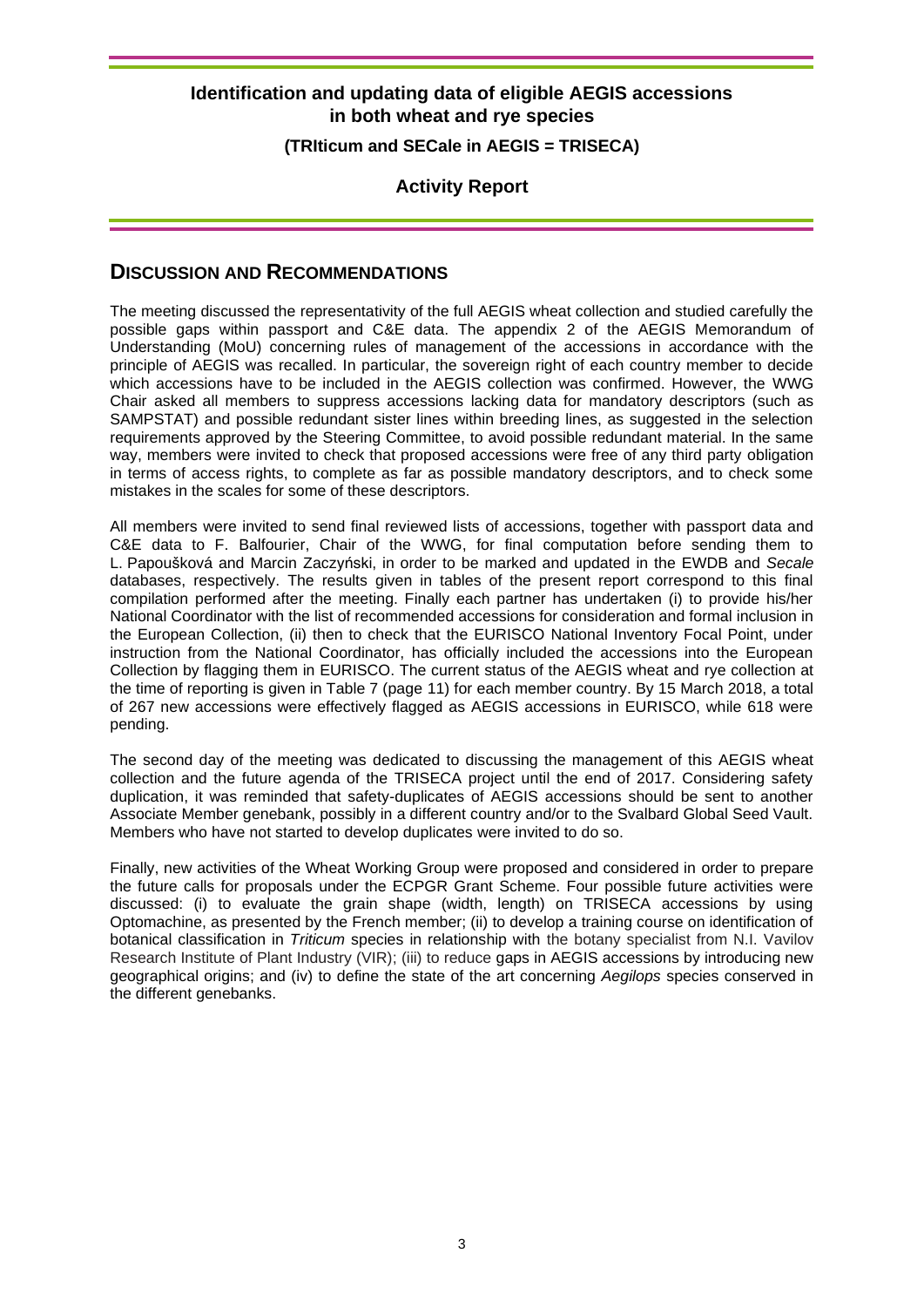# **(TRIticum and SECale in AEGIS = TRISECA)**

# **Activity Report**

# **ANNEXES**

| Table 1. Number of AEGIS candidate accessions defined per WWG members 5                                                                               |
|-------------------------------------------------------------------------------------------------------------------------------------------------------|
| Table 2. Sample status of AEGIS candidate accessions per WWG members 6                                                                                |
| Table 3. Number of wheat selected candidate accessions per WWG members and                                                                            |
| Table 4. Number of rye selected candidate accessions per WWG members and                                                                              |
| Table 5. Number of wheat selected candidate accessions per WWG members and<br>documentation status of related characterization and evaluation data  9 |
| Table 6. Number of rye selected candidate accessions per WWG members and<br>documentation status of related characterization and evaluation data 10   |
| Table 7. Current status of the AEGIS collection in the Wheat Working Group, after                                                                     |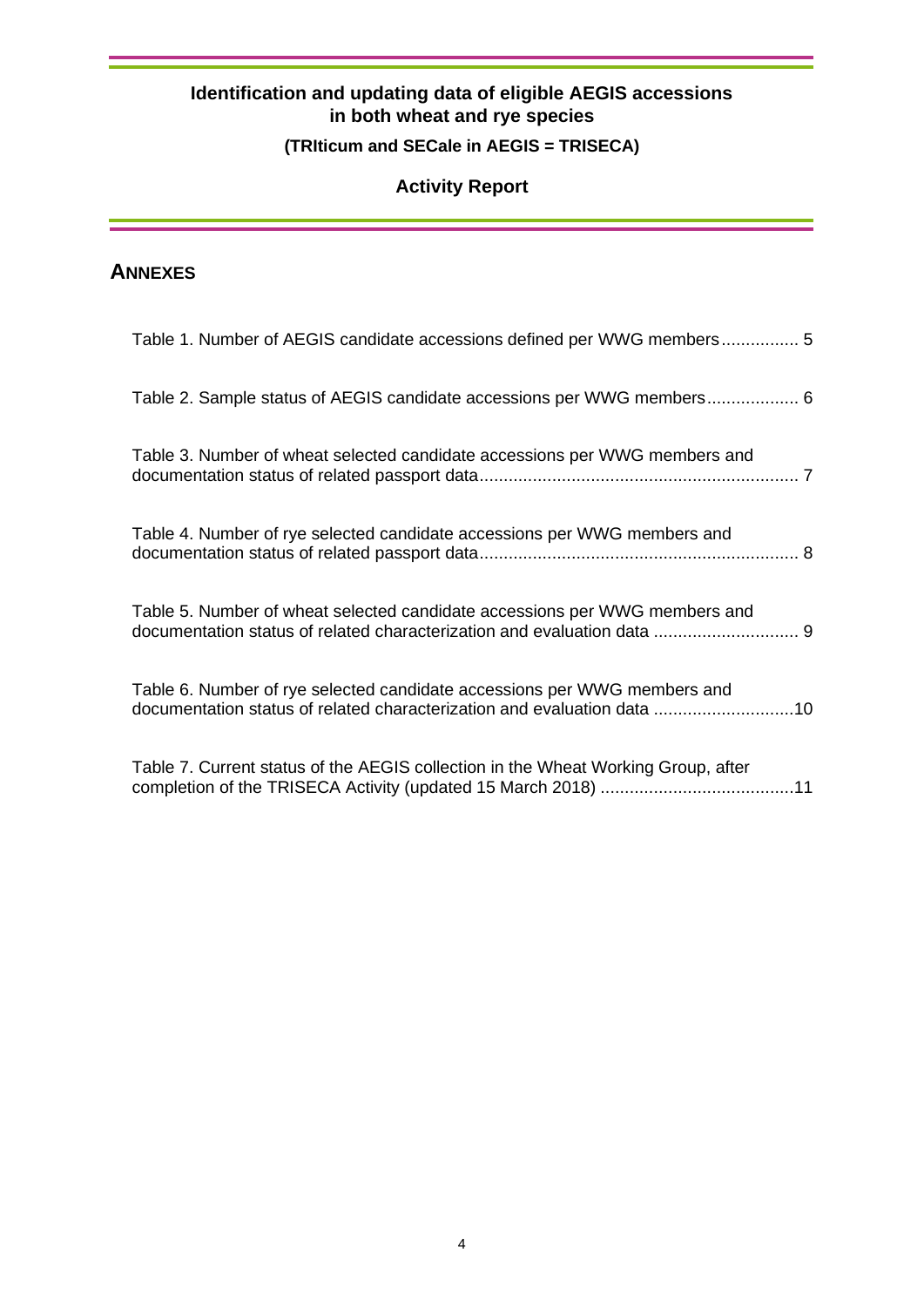**(TRIticum and SECale in AEGIS = TRISECA)**

**Activity Report**

# <span id="page-6-0"></span>**Table 1. Number of AEGIS candidate accessions defined per WWG members**

|                   |                     | No. of accessions               |                                 |                                 |                          |       |  |  |  |  |
|-------------------|---------------------|---------------------------------|---------------------------------|---------------------------------|--------------------------|-------|--|--|--|--|
| Country           | <b>INSTCODE (*)</b> | <b>Triticum</b><br>species (6x) | <b>Triticum</b><br>species (4x) | <b>Triticum</b><br>species (2x) | <b>Secale</b><br>cereale | Total |  |  |  |  |
| Belgium           | <b>BEL001</b>       | 87                              |                                 |                                 |                          | 87    |  |  |  |  |
| Bulgaria          | <b>BGR001</b>       | $\overline{7}$                  | 26                              | 32                              | 15                       | 80    |  |  |  |  |
| Czech<br>Republic | <b>CZE122</b>       | 17                              |                                 |                                 | 36                       | 53    |  |  |  |  |
| France            | <b>FRA040</b>       | 11                              | 159                             | 13                              | 50                       | 233   |  |  |  |  |
| Italy             | <b>ITA079</b>       |                                 | 14                              |                                 |                          | 14    |  |  |  |  |
| Latvia            | <b>LVA009</b>       |                                 |                                 |                                 | 6                        | 6     |  |  |  |  |
| Montenegro        | MNE001              | 6                               | 20                              |                                 | 5                        | 31    |  |  |  |  |
| Poland            | <b>POL003</b>       | 8                               | 12                              |                                 | 141                      | 161   |  |  |  |  |
| Romania           | <b>ROM007</b>       |                                 | 12                              | 44                              | 72                       | 128   |  |  |  |  |
| Slovakia          | <b>SVK001</b>       | 30                              | 23                              | 14                              | 25                       | 92    |  |  |  |  |
| Total             |                     | 166                             | 266                             | 103                             | 350                      | 885   |  |  |  |  |

(\*) Decoded institute names:

| <b>BEL001</b> | CRA-W Centre Wallon de Recherche Agronomique, Gembloux                           |
|---------------|----------------------------------------------------------------------------------|
| <b>BGR001</b> | Institute for Plant Genetic Resources K. Malkov', Sadovo                         |
| CZE122        | Crop Research Institute, Prague                                                  |
| FRA040        | INRA Genetic Diversity and Ecophysiology of Cereals, Clermont-Ferrand            |
| <b>ITA079</b> | CREA-CI Centro di Ricerca per la Cerealicoltura e le Colture Industriali, Foggia |
| <b>LVA009</b> | Latvian State Forest Research Institute 'Silava'                                 |
| MNE001        | University of Montenegro, Biotechnical faculty, Podgorica                        |
| <b>POL003</b> | Plant Breeding and Acclimatization Institute, Radzików                           |
| <b>ROM007</b> | Suceava Genebank                                                                 |
| <b>SVK001</b> | Plant Production Research Center Piešťany                                        |
|               |                                                                                  |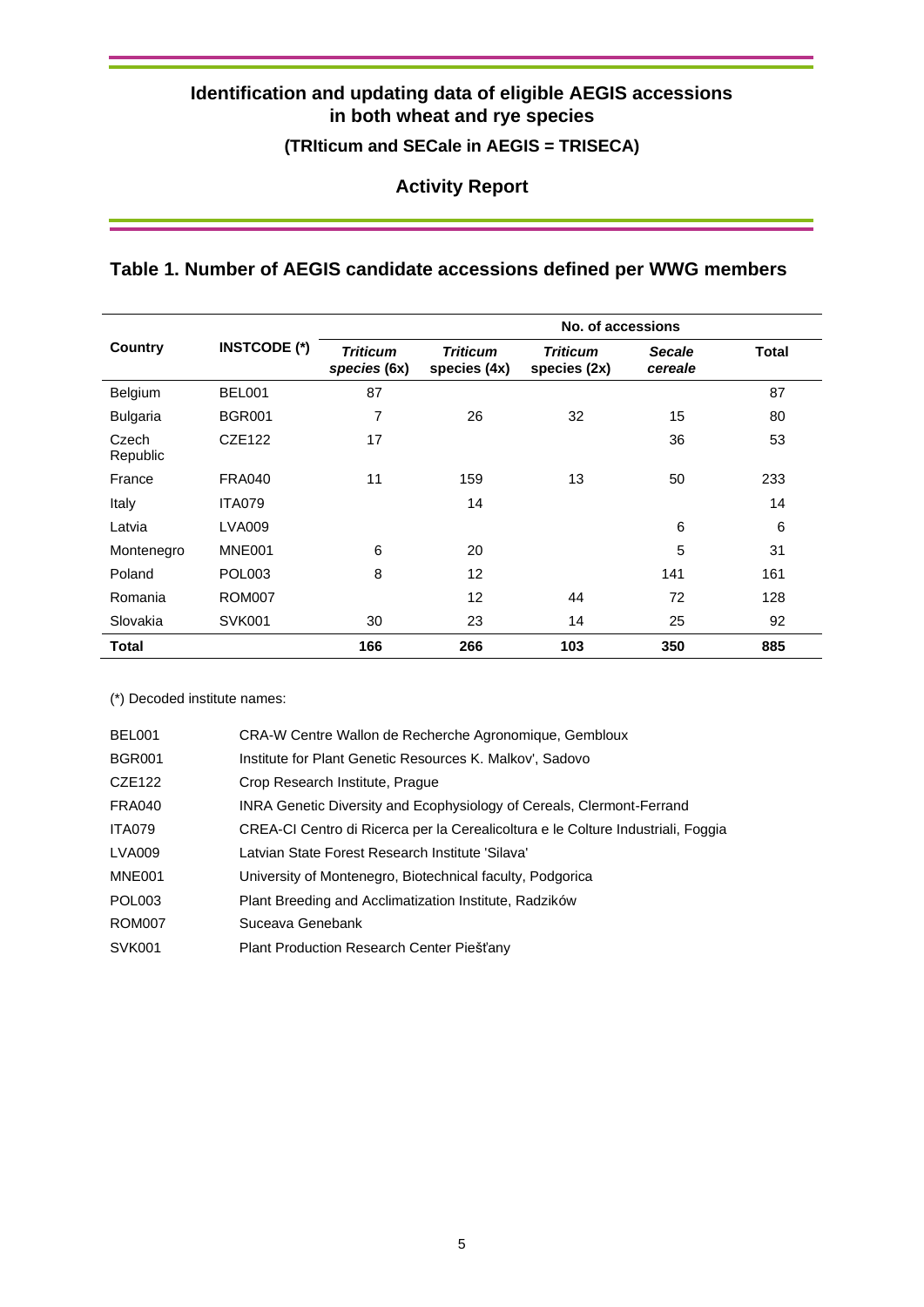**(TRIticum and SECale in AEGIS = TRISECA)**

**Activity Report**

# <span id="page-7-0"></span>**Table 2. Sample status of AEGIS candidate accessions per WWG members**

|                   | No. of accessions                              |                           |                                    |                |                |              |  |  |  |  |  |  |  |
|-------------------|------------------------------------------------|---------------------------|------------------------------------|----------------|----------------|--------------|--|--|--|--|--|--|--|
| Country           | <b>Traditional</b><br>cultivars /<br>landraces | <b>Breeders'</b><br>lines | Advanced/<br>improved<br>cultivars | <b>Other</b>   | <b>Unknown</b> | <b>Total</b> |  |  |  |  |  |  |  |
| Belgium           | 87                                             |                           |                                    |                |                | 87           |  |  |  |  |  |  |  |
| <b>Bulgaria</b>   | 39                                             | $\overline{4}$            |                                    |                | 37             | 80           |  |  |  |  |  |  |  |
| Czech<br>Republic | 4                                              |                           | 49                                 |                |                | 53           |  |  |  |  |  |  |  |
| France            | 142                                            |                           | 91                                 |                |                | 233          |  |  |  |  |  |  |  |
| Italy             | 14                                             |                           |                                    |                |                | 14           |  |  |  |  |  |  |  |
| Latvia            |                                                |                           | 4                                  | $\overline{c}$ |                | 6            |  |  |  |  |  |  |  |
| Montenegro        | 31                                             |                           |                                    |                |                | 31           |  |  |  |  |  |  |  |
| Poland            | 114                                            | 24                        | 23                                 |                |                | 161          |  |  |  |  |  |  |  |
| Romania           | 110                                            | 14                        |                                    | $\overline{4}$ |                | 128          |  |  |  |  |  |  |  |
| Slovakia          | 26                                             | 21                        | 17                                 | 5              | 23             | 92           |  |  |  |  |  |  |  |
| <b>Total</b>      | 567                                            | 63                        | 184                                | 11             | 60             | 885          |  |  |  |  |  |  |  |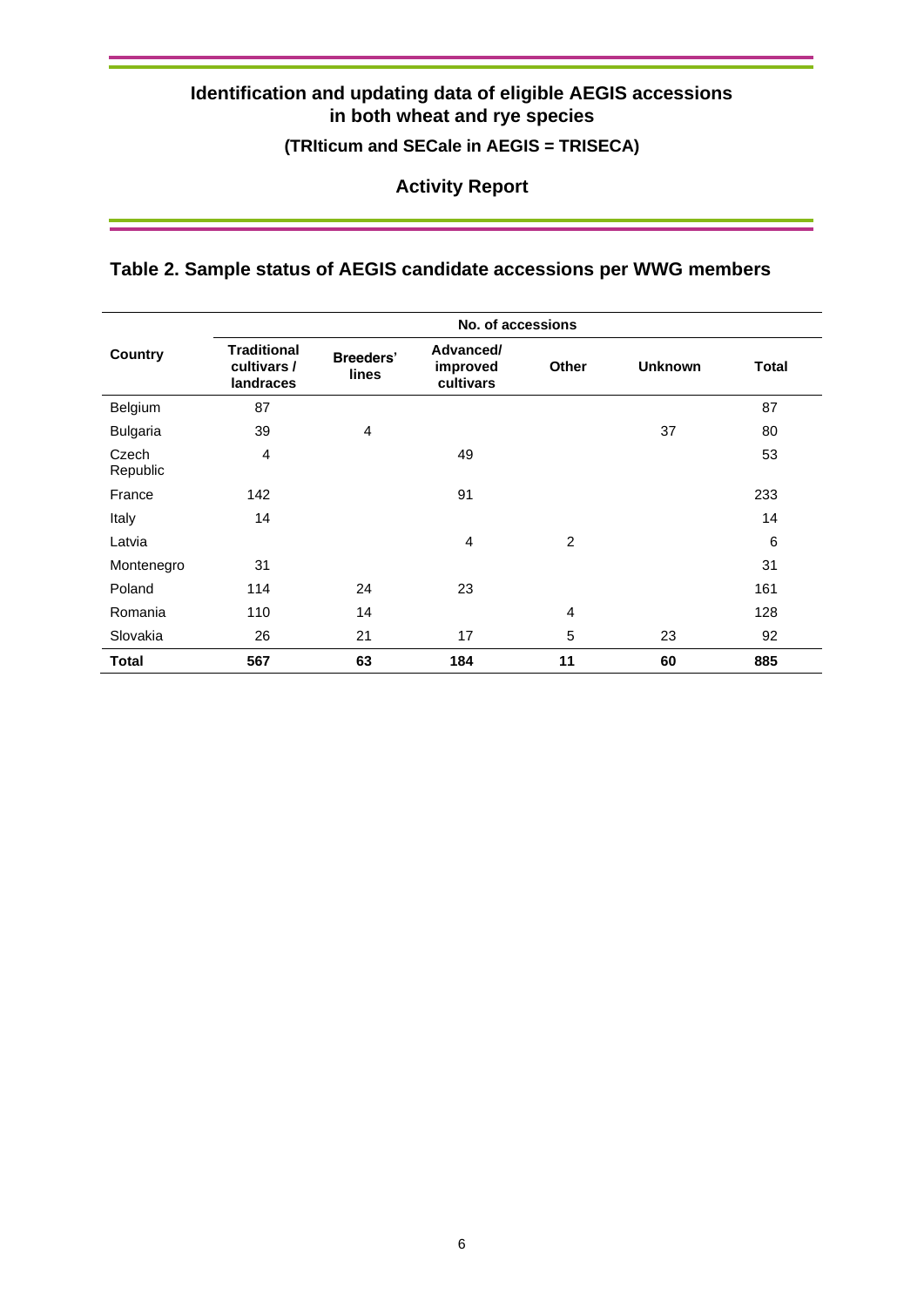**(TRIticum and SECale in AEGIS = TRISECA)**

**Activity Report**

### <span id="page-8-0"></span>**Table 3. Number of wheat selected candidate accessions per WWG members and documentation status of related passport data**

(see Excel file TOTAL-TRISECA-rye and wheat passport-data, available online [here\)](http://www.ecpgr.cgiar.org/working-groups/wheat/triseca/) Note:

- country codes: ISO alpha-3

- mandatory descriptors are in green and optional ones are in orange

 $-x =$  important descriptor;  $xx =$  highly important descriptor

|                                                                                                                                            | <b>BEL</b>                             | <b>BGR</b>                                                | <b>CZE</b>                                          | <b>FRA</b>                                        | <b>ITA</b>                                       | <b>MNE</b>                                   | <b>ROM</b>                                                           | <b>SVK</b>                                 | POL                                                           | total                                              | %                                                           |                                                                                                                                            |                |              | <b>MANDATORY descriptor</b> |          |
|--------------------------------------------------------------------------------------------------------------------------------------------|----------------------------------------|-----------------------------------------------------------|-----------------------------------------------------|---------------------------------------------------|--------------------------------------------------|----------------------------------------------|----------------------------------------------------------------------|--------------------------------------------|---------------------------------------------------------------|----------------------------------------------------|-------------------------------------------------------------|--------------------------------------------------------------------------------------------------------------------------------------------|----------------|--------------|-----------------------------|----------|
| Nbr of acces                                                                                                                               | 87                                     | 65                                                        | 17                                                  | 183                                               | 14                                               | 26                                           | 56                                                                   | 67                                         | 20                                                            | 535                                                |                                                             |                                                                                                                                            | all acc. Land. |              | wild                        | cultivar |
| <b>INSTCODE</b>                                                                                                                            |                                        |                                                           |                                                     |                                                   |                                                  |                                              |                                                                      |                                            |                                                               |                                                    |                                                             | <b>INSTCODE</b> XX                                                                                                                         |                |              |                             |          |
|                                                                                                                                            | 87                                     | 65                                                        | 17                                                  | 183                                               | 14                                               | 26                                           | 56                                                                   | 67                                         | 20                                                            | 535                                                | 100.0                                                       |                                                                                                                                            |                |              |                             |          |
| <b>ACCENUMB</b>                                                                                                                            | 87                                     | 65                                                        | 17                                                  | 183                                               | 14                                               | 26                                           | 56                                                                   | 67                                         | 20                                                            | 535                                                | 100.0                                                       | <b>ACCENUMB</b> XX                                                                                                                         |                |              |                             |          |
| <b>COLLNUMB</b>                                                                                                                            | 87                                     | $\pmb{0}$                                                 | 0                                                   | 0                                                 | $\pmb{0}$                                        | 26                                           | 56                                                                   | 40                                         | 18                                                            | 227                                                | 42.4                                                        | <b>COLLNUMB</b>                                                                                                                            |                |              | œ                           |          |
| <b>COLLCODE</b>                                                                                                                            | 87                                     | 27                                                        | 0                                                   | 0                                                 | $\bf 0$                                          | 26                                           | 56                                                                   | 46                                         | $\pmb{0}$                                                     | 242                                                | 45.2                                                        | <b>COLLCODE</b>                                                                                                                            |                |              | XХ                          |          |
| <b>GENUS</b>                                                                                                                               | 87                                     | 65                                                        | 17                                                  | 183                                               | 14                                               | 26                                           | 56                                                                   | 67                                         | 20                                                            | 535                                                | 100.0                                                       | <b>GENUS</b>                                                                                                                               | XX             |              |                             |          |
| <b>SPECIES</b>                                                                                                                             | 87                                     | 65                                                        | 17                                                  | 183                                               | 14                                               | 26                                           | 56                                                                   | 67                                         | 20                                                            | 535                                                | 100.0                                                       | <b>SPECIES</b>                                                                                                                             | XX             |              |                             |          |
| <b>SPAUTHOR</b>                                                                                                                            | 87                                     | 65                                                        | 17                                                  | 183                                               | 14                                               | 26                                           | 56                                                                   | 66                                         | 20                                                            | 534                                                | 99.8                                                        | <b>SPAUTHOR</b>                                                                                                                            | x              |              |                             |          |
| <b>SUBTAXA</b>                                                                                                                             | 27                                     | 65                                                        | 17                                                  | 170                                               | 14                                               | 6                                            | 56                                                                   | $\overline{2}$                             | 18                                                            | 375                                                | 70.1                                                        | <b>SUBTAXA</b>                                                                                                                             |                |              |                             |          |
| <b>SUBTAUTHO</b>                                                                                                                           | 0                                      | 55                                                        | 0                                                   | 122                                               | 0                                                | 0                                            | 56                                                                   | 2                                          | 14                                                            | 249                                                | 46.5                                                        | <b>SUBTAUTHOR</b>                                                                                                                          |                |              |                             |          |
| <b>CROPNAME</b>                                                                                                                            | 87                                     | 65                                                        | 17                                                  | 147                                               | 14                                               | 26                                           | 56                                                                   | 67                                         | 0                                                             | 479                                                | 89.5                                                        | <b>CROPNAME</b>                                                                                                                            |                |              |                             |          |
| <b>ACCENAME</b>                                                                                                                            | 87                                     | 56                                                        | 17                                                  | 183                                               | 14                                               | 26                                           | 56                                                                   | 67                                         | 16                                                            | 522                                                | 97.6                                                        | <b>ACCENAME</b>                                                                                                                            |                |              |                             |          |
| <b>ACQDATE</b>                                                                                                                             | 87                                     | 65                                                        | 17                                                  | 181                                               | 14                                               | 26                                           | 56                                                                   | 62                                         | 20                                                            | 528                                                | 98.7                                                        | <b>ACQDATE</b>                                                                                                                             |                |              |                             |          |
| <b>ORIGCTY</b>                                                                                                                             | 87                                     | 65                                                        | 17                                                  | 183                                               | 14                                               | 26                                           | 56                                                                   | 67                                         | 20                                                            | 535                                                | 100.0                                                       | <b>ORIGCTY</b>                                                                                                                             | XX             |              |                             |          |
| <b>COLLSITE</b>                                                                                                                            | 59                                     | 27                                                        | $\mathbf{1}$                                        | 0                                                 | 14                                               | 26                                           | 44                                                                   | 23                                         | 0                                                             | 194                                                | 36.3                                                        | <b>COLLSITE</b>                                                                                                                            |                | $\mathbf{x}$ | XХ                          |          |
|                                                                                                                                            |                                        |                                                           |                                                     |                                                   |                                                  |                                              |                                                                      |                                            |                                                               |                                                    |                                                             |                                                                                                                                            |                | $\mathbf{x}$ |                             |          |
| <b>LATITUDE</b>                                                                                                                            | 59                                     | 26                                                        | 0                                                   | 0                                                 | 0                                                | 26                                           | 44                                                                   | 22                                         | 0                                                             | 177                                                | 33.1                                                        | <b>LATITUDE</b>                                                                                                                            |                |              | XХ                          |          |
| <b>LONGITUDE</b>                                                                                                                           | 59                                     | 26                                                        | 0                                                   | 0                                                 | 0                                                | 26                                           | 44                                                                   | 22                                         | 0                                                             | 177                                                | 33.1                                                        | <b>LONGITUDE</b>                                                                                                                           |                | x            | XХ                          |          |
| <b>ELEVATION</b>                                                                                                                           | 59                                     | 26                                                        | $\mathbf{1}$                                        | 0                                                 | 0                                                | 26                                           | 44                                                                   | 22                                         | 0                                                             | 178                                                | 33.3                                                        | <b>ELEVATION</b>                                                                                                                           |                |              | œ                           |          |
| <b>COLLDATE</b>                                                                                                                            | 0                                      | 27                                                        | $\mathbf{1}$                                        | 0                                                 | 0                                                | 26                                           | 14                                                                   | 44                                         | 0                                                             | 112                                                | 20.9                                                        | <b>COLLDATE</b>                                                                                                                            |                |              | XХ                          |          |
| <b>BREDCODE</b>                                                                                                                            | 87                                     | 0                                                         | 15                                                  | 84                                                | 0                                                | 0                                            | 55                                                                   | 17                                         | 0                                                             | 258                                                | 48.2                                                        | <b>BREDCODE</b>                                                                                                                            |                |              |                             | ×        |
| <b>SAMPSTAT</b>                                                                                                                            | 87                                     | 32                                                        | 17                                                  | 183                                               | 14                                               | 26                                           | 56                                                                   | 67                                         | 19                                                            | 501                                                | 93.6                                                        | SAMPSTAT                                                                                                                                   | XX             |              |                             |          |
| <b>ANCEST</b>                                                                                                                              | 0                                      | 0                                                         | 12                                                  | 74                                                | 14                                               | 0                                            | 56                                                                   | 16                                         | 0                                                             | 172                                                | 32.1                                                        | <b>ANCEST</b>                                                                                                                              |                |              |                             |          |
| <b>COLLSRC</b>                                                                                                                             | 87                                     | 32                                                        | 0                                                   | $\mathbf 0$                                       | 14                                               | 26                                           | 56                                                                   | 67                                         | 0                                                             | 282                                                | 52.7                                                        | <b>COLLSRC</b>                                                                                                                             |                | $\mathbf{x}$ | XХ                          |          |
| <b>DONORCODE</b>                                                                                                                           | 0                                      | $\mathbf 1$                                               | 16                                                  | 151                                               | 13                                               | 0                                            | 56                                                                   | 29                                         | 0                                                             | 266                                                | 49.7                                                        | DONORCODE <sup>X</sup>                                                                                                                     |                |              |                             |          |
| <b>DONORNUM</b>                                                                                                                            | 0                                      | 26                                                        | 0                                                   | 79                                                | 0                                                | 0                                            | 56                                                                   | 0                                          | $\pmb{0}$                                                     | 161                                                | 30.1                                                        | <b>DONORNUM</b>                                                                                                                            |                |              |                             |          |
| <b>OTHERNUM</b>                                                                                                                            | 0                                      | 65                                                        | 8                                                   | 149                                               | 14                                               | 0                                            | 55                                                                   | 0                                          | 0                                                             | 291                                                | 54.4                                                        | <b>OTHERNUMEX</b>                                                                                                                          |                |              |                             |          |
| <b>DUPLICITE</b>                                                                                                                           | 0                                      | 0                                                         | 16                                                  | 183                                               | $\boldsymbol{9}$                                 | 26                                           | 0                                                                    | 0                                          | 0                                                             | 234                                                | 43.7                                                        | <b>DUPLICITE</b>                                                                                                                           |                |              |                             |          |
| <b>STORAGE</b>                                                                                                                             | 87                                     | 65                                                        | 17                                                  | 183                                               | 14                                               | 26                                           | 56                                                                   | 49                                         | 19                                                            | 516                                                | 96.4                                                        | <b>STORAGE</b>                                                                                                                             |                |              |                             |          |
| <b>MLSSTAT</b>                                                                                                                             | 87                                     | 65                                                        | 17                                                  | 183                                               | 13                                               | 0                                            | 56                                                                   | 67                                         | $\pmb{0}$                                                     | 488                                                | 91.2                                                        | <b>MLSSTAT</b>                                                                                                                             |                |              |                             |          |
|                                                                                                                                            |                                        |                                                           |                                                     |                                                   |                                                  |                                              |                                                                      |                                            |                                                               |                                                    |                                                             |                                                                                                                                            |                |              |                             |          |
|                                                                                                                                            |                                        |                                                           |                                                     |                                                   |                                                  |                                              |                                                                      |                                            |                                                               |                                                    |                                                             |                                                                                                                                            |                |              |                             |          |
|                                                                                                                                            |                                        |                                                           |                                                     |                                                   |                                                  |                                              |                                                                      |                                            |                                                               |                                                    |                                                             |                                                                                                                                            |                |              |                             |          |
|                                                                                                                                            |                                        |                                                           |                                                     |                                                   |                                                  |                                              |                                                                      |                                            |                                                               |                                                    |                                                             |                                                                                                                                            |                |              |                             |          |
| <b>SYNONYM</b>                                                                                                                             | 0                                      | 0                                                         | $\mathbf{1}$                                        | 0                                                 | 0                                                | 0                                            | 0                                                                    | 0                                          | 0                                                             | $\mathbf{1}$                                       | 0.2                                                         | <b>SYNONYM</b>                                                                                                                             |                |              |                             |          |
| <b>EXP_CODE</b>                                                                                                                            | 0                                      | 0                                                         | $\mathbf 1$                                         | 0                                                 | 0                                                | 0                                            | $\pmb{0}$                                                            | 3                                          | 0                                                             | 4                                                  | 0.7                                                         | <b>EXP CODE</b>                                                                                                                            |                |              |                             |          |
|                                                                                                                                            |                                        |                                                           |                                                     |                                                   |                                                  |                                              |                                                                      |                                            |                                                               |                                                    |                                                             |                                                                                                                                            |                |              |                             |          |
|                                                                                                                                            |                                        |                                                           |                                                     |                                                   |                                                  |                                              |                                                                      |                                            |                                                               |                                                    |                                                             |                                                                                                                                            |                |              |                             |          |
| <b>ENTRY DATE</b>                                                                                                                          | 0                                      | $\pmb{0}$                                                 | 0                                                   | 0                                                 | 0                                                | 0                                            | 0                                                                    | 0                                          | 0                                                             | 0                                                  | 0.0                                                         | <b>ENTRY DATE</b>                                                                                                                          |                |              |                             |          |
| <b>MAN CENTE</b>                                                                                                                           | 0                                      | 37                                                        | 0                                                   | 183                                               | 0                                                | 0                                            | 0                                                                    | 0                                          | 0                                                             | 220                                                | 41.1                                                        | <b>MAN CENTER</b>                                                                                                                          |                |              |                             |          |
| <b>AVAILAB</b>                                                                                                                             | 0                                      | 65                                                        | 17                                                  | 183                                               | 14                                               | 0                                            | 0                                                                    | 67                                         | 0                                                             | 346                                                | 64.7                                                        | <b>AVAILAB</b>                                                                                                                             |                |              |                             |          |
| <b>REMARK</b><br><b>GR_CLASS</b><br><b>PLOIDY</b><br><b>REG YEAR</b><br><b>SITE DES</b><br><b>HERBAR</b><br>PRINC_ATTR<br><b>AEGISSTAT</b> | 0<br>87<br>87<br>0<br>0<br>0<br>0<br>0 | 49<br>65<br>65<br>65<br>$\pmb{0}$<br>65<br>65<br>$\Omega$ | 0<br>17<br>17<br>$\mathbf{1}$<br>0<br>17<br>0<br>17 | 0<br>0<br>183<br>84<br>0<br>183<br>$\bf 0$<br>183 | 14<br>0<br>14<br>0<br>0<br>14<br>$\pmb{0}$<br>14 | 26<br>0<br>0<br>0<br>0<br>0<br>0<br>$\Omega$ | 48<br>0<br>$\pmb{0}$<br>$\pmb{0}$<br>$\pmb{0}$<br>0<br>0<br>$\Omega$ | 46<br>67<br>66<br>9<br>3<br>24<br>67<br>67 | 0<br>0<br>0<br>$\mathbf 0$<br>0<br>0<br>$\pmb{0}$<br>$\Omega$ | 183<br>236<br>432<br>159<br>3<br>303<br>132<br>281 | 34.2<br>44.1<br>80.7<br>29.7<br>0.6<br>56.6<br>24.7<br>52.5 | <b>REMARK</b><br><b>GR CLASS</b><br><b>PLOIDY</b><br><b>REG YEAR</b><br>SITE DES<br><b>HERBAR</b><br><b>PRINC ATTR</b><br><b>AFGISSTAT</b> |                |              |                             |          |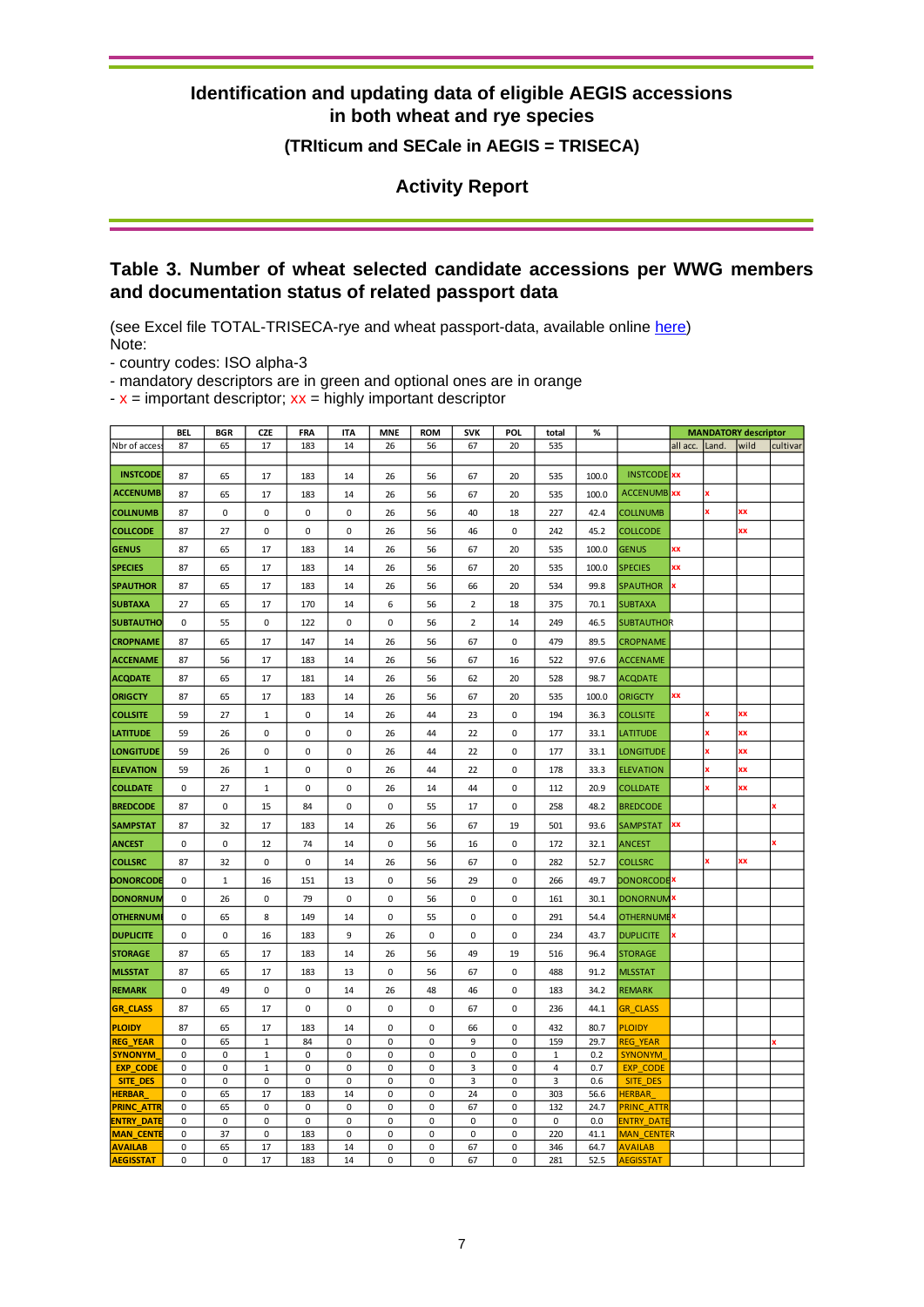#### **(TRIticum and SECale in AEGIS = TRISECA)**

**Activity Report**

### <span id="page-9-0"></span>**Table 4. Number of rye selected candidate accessions per WWG members and documentation status of related passport data**

(see Excel file TOTAL-TRISECA-rye and wheat passport-data, available online [here\)](http://www.ecpgr.cgiar.org/working-groups/wheat/triseca/) Note:

- country codes: ISO alpha-3

- mandatory descriptors are in green and optional ones are in orange  $x =$  important descriptor;  $xy =$  highly important descriptor

| $ \lambda$ $-$ important descriptor, $\lambda\lambda$ $-$ mgm puntant descriptor |              |             |                |                |                        |                        |                |              |                         |              |                                    |                |                             |      |          |
|----------------------------------------------------------------------------------|--------------|-------------|----------------|----------------|------------------------|------------------------|----------------|--------------|-------------------------|--------------|------------------------------------|----------------|-----------------------------|------|----------|
|                                                                                  | <b>BGR</b>   | <b>CZE</b>  | <b>FRA</b>     | <b>LVA</b>     | <b>MNE</b>             | <b>ROM</b>             | <b>SVK</b>     | POI.         | total                   | %            |                                    |                | <b>MANDATORY descriptor</b> |      |          |
| Nbr of access                                                                    | 15           | 36          | 50             | 6              | 5                      | 72                     | 25             | 141          | 350                     |              |                                    | all acc. Land. |                             | wild | cultivar |
|                                                                                  |              |             |                |                |                        |                        |                |              |                         |              |                                    |                |                             |      |          |
| <b>INSTCODE</b>                                                                  | 15           | 36          | 50             | 6              | 5                      | 72                     | 25             | 141          | 350                     | 100.0        | <b>INSTCODE</b> XX                 |                |                             |      |          |
| <b>ACCENUMB</b>                                                                  | 15           | 36          | 50             | 6              | 5                      | 72                     | 25             | 141          | 350                     | 100.0        | <b>ACCENUMB</b> XX                 |                |                             |      |          |
| <b>COLLNUMB</b>                                                                  | $\pmb{0}$    | $\mathbf 0$ | 0              | 0              | 5                      | 72                     | 20             | 141          | 238                     | 68.0         | <b>COLLNUMB</b>                    |                |                             | XX   |          |
| <b>COLLCODE</b>                                                                  | $\pmb{0}$    | 0           | 0              | $\pmb{0}$      | 5                      | 72                     | 20             | 17           | 114                     | 32.6         | <b>COLLCODE</b>                    |                |                             | XX   |          |
| <b>GENUS</b>                                                                     | 15           | 36          | 50             | 6              | 5                      | 72                     | 25             | 141          | 350                     | 100.0        | <b>GENUS</b>                       | XX             |                             |      |          |
| <b>SPECIES</b>                                                                   | 15           | 36          | 50             | 6              | 5                      | 72                     | 25             | 141          | 350                     | 100.0        | <b>SPECIES</b>                     | XX             |                             |      |          |
| <b>SPAUTHOR</b>                                                                  | 15           | 36          | 50             | 6              | 5                      | 72                     | 25             | 141          | 350                     | 100.0        | <b>SPAUTHOR</b>                    | x              |                             |      |          |
| <b>SUBTAXA</b>                                                                   | 15           | 36          | $\pmb{0}$      | 0              | $\pmb{0}$              | 72                     | 3              | $\pmb{0}$    | 126                     | 36.0         | <b>SUBTAXA</b>                     |                |                             |      |          |
| <b>SUBTAUTHO</b>                                                                 | 15           | 4           | 0              | 0              | $\pmb{0}$              | 72                     | 3              | 0            | 94                      | 26.9         | <b>SUBTAUTHOR</b>                  |                |                             |      |          |
| <b>CROPNAME</b>                                                                  | 15           | 36          | 50             | 6              | 5                      | 72                     | 25             | 0            | 209                     | 59.7         | <b>CROPNAME</b>                    |                |                             |      |          |
| <b>ACCENAME</b>                                                                  | 14           | 36          | 50             | 6              | 5                      | 72                     | 25             | 141          | 349                     | 99.7         | <b>ACCENAME</b>                    |                |                             |      |          |
| <b>ACQDATE</b>                                                                   | 15           | 34          | 50             | 6              | 5                      | 72                     | 20             | 141          | 343                     | 98.0         | <b>ACQDATE</b>                     |                |                             |      |          |
| <b>ORIGCTY</b>                                                                   | 15           | 36          | 50             | 6              | 5                      | 72                     | 25             | 141          | 350                     | 100.0        | <b>ORIGCTY</b>                     | XX             |                             |      |          |
| <b>COLLSITE</b>                                                                  | 13           | 0           | 0              | $\pmb{0}$      | 5                      | 72                     | 15             | 60           | 165                     | 47.1         | <b>COLLSITE</b>                    |                |                             | XX   |          |
| <b>LATITUDE</b>                                                                  | 13           | 0           | 0              | 0              | 5                      | 72                     | $\overline{7}$ | 74           | 171                     | 48.9         | <b>LATITUDE</b>                    |                |                             | XX   |          |
| <b>LONGITUDE</b>                                                                 |              | 0           | 0              | 0              | 5                      |                        | 7              | 74           |                         | 48.9         | <b>LONGITUDE</b>                   |                |                             | XX   |          |
|                                                                                  | 13           |             |                |                |                        | 72                     |                |              | 171                     |              |                                    |                |                             | XX   |          |
| <b>ELEVATION</b>                                                                 | 13           | 0           | 0              | 0              | 5                      | 72                     | 10             | 57           | 157                     | 44.9         | <b>ELEVATION</b>                   |                |                             |      |          |
| <b>COLLDATE</b>                                                                  | 13           | 0           | 0              | 0              | 5                      | 72                     | 20             | 17           | 127                     | 36.3         | <b>COLLDATE</b>                    |                |                             | xx   |          |
| <b>BREDCODE</b>                                                                  | $\mathbf{1}$ | 13          | $\overline{2}$ | 4              | $\pmb{0}$              | 72                     | $\overline{2}$ | 11           | 105                     | 30.0         | <b>BREDCODE</b>                    |                |                             |      |          |
| <b>SAMPSTAT</b>                                                                  | 15           | 36          | 50             | 6              | 5                      | 72                     | 25             | 141          | 350                     | 100.0        | <b>SAMPSTAT</b>                    | XX             |                             |      |          |
| <b>ANCEST</b>                                                                    | $\mathbf 1$  | 33          | 5              | 4              | 0                      | 72                     | $\overline{2}$ | 12           | 129                     | 36.9         | <b>ANCEST</b>                      |                |                             |      |          |
| <b>COLLSRC</b>                                                                   | 13           | 13          | 0              | 6              | 5                      | 72                     | 25             | 14           | 148                     | 42.3         | <b>COLLSRC</b>                     |                | x                           | XX   |          |
| <b>DONORCODE</b>                                                                 | $\pmb{0}$    | 6           | 39             | 6              | $\pmb{0}$              | 72                     | 21             | 34           | 178                     | 50.9         | <b>DONORCODE</b> <sup>x</sup>      |                |                             |      |          |
| <b>DONORNUM</b>                                                                  | 0            | 4           | 2              | 0              | 0                      | 72                     | 17             | 0            | 95                      | 27.1         | <b>DONORNUM</b>                    |                |                             |      |          |
| <b>OTHERNUM</b>                                                                  | 15           | 28          | 50             | 0              | $\pmb{0}$              | 72                     | 15             | $\mathbf{1}$ | 181                     | 51.7         | <b>OTHERNUME</b>                   |                |                             |      |          |
| <b>DUPLICITE</b>                                                                 | 13           | 36          | 50             | 6              | 5                      | 0                      | 17             | 0            | 127                     | 36.3         | <b>DUPLICITE</b>                   |                |                             |      |          |
| <b>STORAGE</b>                                                                   | 15           | 36          | 50             | 6              | 5                      | 72                     | 23             | 141          | 348                     | 99.4         | <b>STORAGE</b>                     |                |                             |      |          |
| <b>MLSSTAT</b>                                                                   | 15           | 36          | 50             | 6              | $\pmb{0}$              | 72                     | 25             | 141          | 345                     | 98.6         | <b>MLSSTAT</b>                     |                |                             |      |          |
| <b>REMARK</b>                                                                    | $\pmb{0}$    | 0           | 0              | $\overline{2}$ | 5                      | 72                     | 23             | 63           | 165                     | 47.1         | <b>REMARK</b>                      |                |                             |      |          |
| <b>GR_CLASS</b>                                                                  | 15           | 36          | 0              | 6              | $\pmb{0}$              | $\pmb{0}$              | 25             | 0            | 82                      | 23.4         | <b>GR CLASS</b>                    |                |                             |      |          |
| <b>PLOIDY</b>                                                                    | 15           | 36          | 0              | 6              | $\pmb{0}$              | $\pmb{0}$              | $11\,$         | 0            | 68                      | 19.4         | <b>PLOIDY</b>                      |                |                             |      |          |
| <b>REG_YEAR</b>                                                                  | 0            | 20          | 0              | 4              | $\mathbf 0$            | 0                      | $\mathbf 1$    | 0            | 25                      | 7.1          | <b>REG YEAR</b>                    |                |                             |      |          |
| <b>SYNONYM</b>                                                                   | $\pmb{0}$    | 4           | 0              | $\pmb{0}$      | $\pmb{0}$              | $\pmb{0}$              | $\pmb{0}$      | 0            | $\overline{\mathbf{4}}$ | 1.1          | <b>SYNONYM</b>                     |                |                             |      |          |
| <b>EXP_CODE</b>                                                                  | 0            | 0           | 0              | 0              | 0                      | 0                      | 20             | 0            | 20                      | 5.7          | <b>EXP CODE</b>                    |                |                             |      |          |
| SITE_DES                                                                         | $\pmb{0}$    | $\pmb{0}$   | 0              | 0              | 0                      | 0                      | 16             | 0            | 16                      | 4.6          | <b>SITE DES</b>                    |                |                             |      |          |
| <b>HERBAR</b><br><b>PRINC_ATTR</b>                                               | 15<br>15     | 8<br>0      | 50<br>0        | 6<br>0         | $\pmb{0}$<br>$\pmb{0}$ | $\pmb{0}$<br>$\pmb{0}$ | 19<br>25       | 0<br>0       | 98<br>40                | 28.0<br>11.4 | <b>HERBAR</b><br><b>PRINC ATTR</b> |                |                             |      |          |
| <b>ENTRY_DATI</b>                                                                | $\pmb{0}$    | 0           | 0              | $\pmb{0}$      | $\pmb{0}$              | 0                      | $\pmb{0}$      | 0            | 0                       | 0.0          | <b>ENTRY DATE</b>                  |                |                             |      |          |
| <b>MAN_CENTE</b>                                                                 | 14           | 0           | 50             | 0              | 0                      | 0                      | 0              | 0            | 64                      | 18.3         | <b>MAN CENTER</b>                  |                |                             |      |          |
| <b>AVAILAB</b>                                                                   | 15           | 36          | 50             | 6              | 0                      | 0                      | 25             | 0            | 132                     | 37.7         | <b>AVAILAB</b>                     |                |                             |      |          |
| <b>AEGISSTAT</b>                                                                 | $\pmb{0}$    | 36          | 50             | 0              | $\mathbf 0$            | $\pmb{0}$              | 25             | 0            | 111                     | 31.7         | <b>AEGISSTAT</b>                   |                |                             |      |          |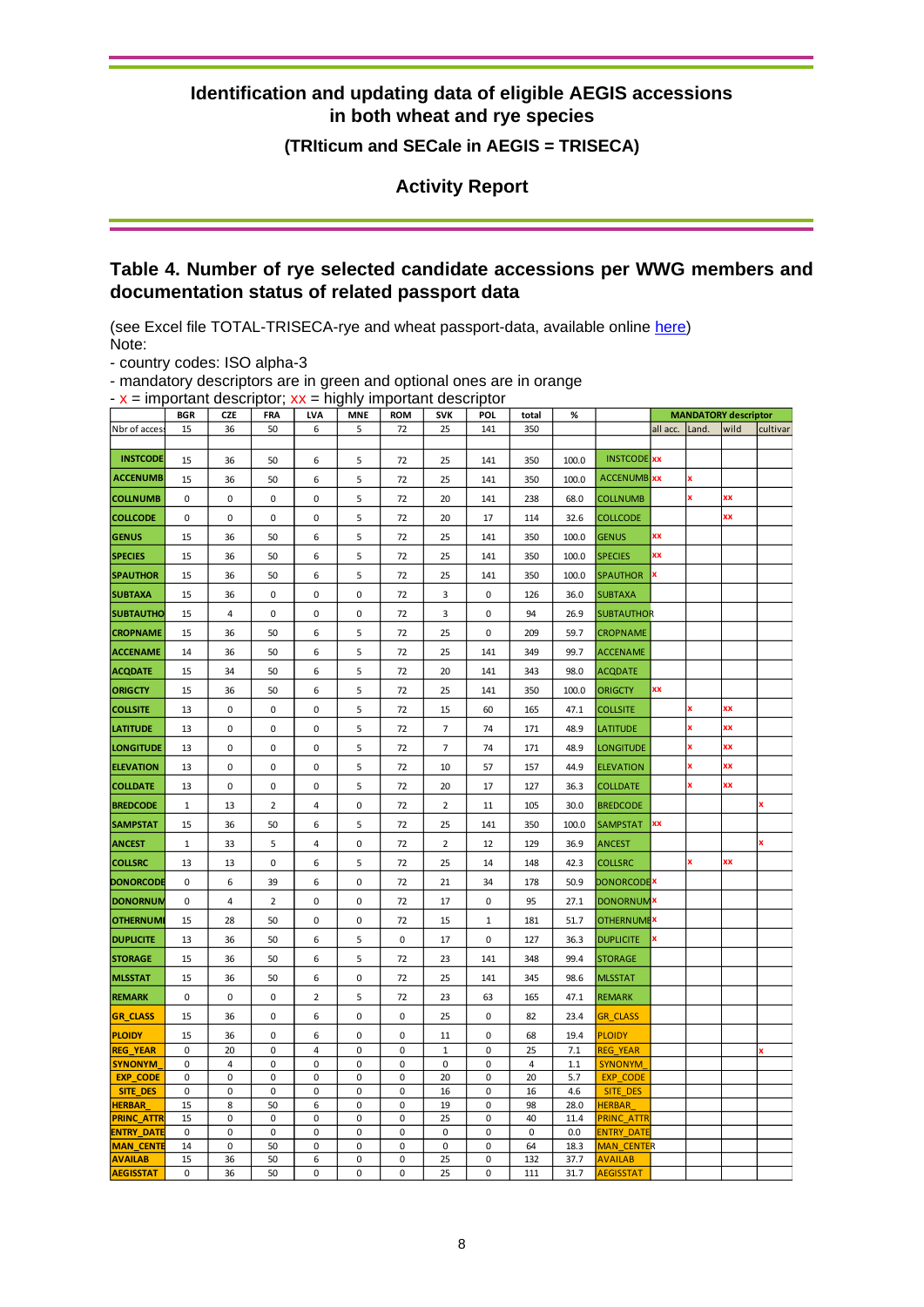**(TRIticum and SECale in AEGIS = TRISECA)**

**Activity Report**

# <span id="page-10-0"></span>**Table 5. Number of wheat selected candidate accessions per WWG members and documentation status of related characterization and evaluation data**

(see Excel file TOTAL TRISECA- Wheat-C&Edata, available online [here\)](http://www.ecpgr.cgiar.org/working-groups/wheat/triseca/).

|                                      | <b>BEL</b> | <b>BGR</b> | <b>CZE</b> | <b>FRA</b>  | <b>ITA</b>  | <b>MNE</b>   | <b>ROM</b> | <b>SVK</b> | POL            | total       | %     |                                       |
|--------------------------------------|------------|------------|------------|-------------|-------------|--------------|------------|------------|----------------|-------------|-------|---------------------------------------|
| Nbr of accessions                    | 87         | 65         | 17         | 183         | 14          | $\Omega$     | 29         | 67         | 28             | 490         |       |                                       |
|                                      |            |            |            |             |             |              |            |            |                |             |       |                                       |
| <b>ACCENUMB</b>                      | 87         | 65         | 17         | 183         | 14          | $\Omega$     | 29         | 67         | 28             | 490         | 100.0 | <b>ACCENUMB</b>                       |
|                                      |            |            |            |             |             |              |            |            |                |             |       |                                       |
| <b>ACCENAME</b>                      | 87         | 56         | 17         | 183         | 14          | $\mathbf{0}$ | 29         | 67         | 23             | 476         | 97.1  | <b>ACCENAME</b>                       |
| ШЛ<br><b>AWNEDNESS</b>               | 87         | 65         | 17         | 183         | 14          | $\Omega$     | 29         | 21         | $\mathbf{1}$   | 417         | 85.1  | ШЛ<br><b>AWNEDNESS</b>                |
| <b>II/2 GRAIN</b>                    |            |            |            |             |             |              |            |            |                |             |       | <b>II/2 GRAIN</b>                     |
| <b>COLOUR</b>                        | 87         | 65         | 0          | 181         | 14          | $\Omega$     | 29         | 3          | $\overline{2}$ | 381         | 77.8  | <b>COLOUR</b>                         |
| <b>II/3 GLUME</b><br><b>COLOUR</b>   | 87         | 65         | 0          | 183         | 14          | $\mathbf{0}$ | 29         | 27         | 6              | 411         | 83.9  | <b>II/3 GLUME</b><br><b>COLOUR</b>    |
| <b>II/4 GLUME</b>                    |            |            |            |             |             |              |            |            |                |             |       | <b>II/4 GLUME</b>                     |
| <b>HAIRINESS</b>                     | 87         | 65         | 17         | 183         | $\mathbf 0$ | $\mathbf 0$  | 29         | 26         | $\mathbf 0$    | 407         | 83.1  | <b>HAIRINESS</b>                      |
| <b>II/5 SPIKE</b>                    | 87         | 65         | 16         | 183         | 14          | 0            | 29         | 0          | 0              | 394         | 80.4  | <b>II/5 SPIKE</b>                     |
| <b>DENSITY</b><br><b>II/6 PLANT</b>  |            |            |            |             |             |              |            |            |                |             |       | <b>DENSITY</b><br><b>II/6 PLANT</b>   |
| <b>HEIGHT</b>                        | 87         | 65         | 16         | 183         | 14          | $\mathbf 0$  | 29         | 4          | 27             | 425         | 86.7  | <b>HEIGHT</b>                         |
| <b>II/7 1000-</b>                    |            |            |            |             |             |              |            |            |                |             |       | <b>II/7 1000-</b>                     |
| <b>KERNEL</b><br><b>II/8 PROTEIN</b> | 87         | 65         | 16         | 180         | 14          | 0            | 29         | 4          | 20             | 415         | 84.7  | <b>KERNEL</b><br><b>II/8 PROTEIN</b>  |
| <b>CONTENT</b>                       | 0          | 41         | 16         | $\mathbf 0$ | $\mathbf 0$ | $\mathbf 0$  | 21         | 0          | $\mathbf 0$    | 78          | 15.9  | <b>CONTENT</b>                        |
| <b>II/9 PRINCIPAL</b>                |            |            |            |             |             |              |            |            |                |             |       | <b>II/9 PRINCIPAL</b>                 |
| <b>UTILIZATION</b>                   | 0          | 65         | 0          | $\mathbf 0$ | 14          | 0            | 23         | 0          | $\mathbf 0$    | 102         | 20.8  | <b>UTILIZATION</b>                    |
| <b>II/10 YIELD</b><br><b>LEVEL</b>   | 0          | 65         | 0          | 0           | 14          | 0            | 0          | 0          | 0              | 79          | 16.1  | <b>II/10 YIELD</b><br><b>LEVEL</b>    |
| <b>II/11 LODGING</b>                 |            |            |            |             |             |              |            |            |                |             |       | <b>II/11 LODGING</b>                  |
| <b>INTENSITY</b>                     | 87         | 65         | 16         | 183         | 0           | 0            | 0          | 4          | 28             | 383         | 78.2  | <b>INTENSITY</b>                      |
| $II/12$ STO                          | 0          | 0          | 16         | 159         | 0           | 0            | 29         | 0          | 0              | 204         | 41.6  | <b>II/12 S TO</b>                     |
| <b>STEM RUST</b><br>$III13$ S TO     |            |            |            |             |             |              |            |            |                |             |       | <b>STEM RUST</b><br><b>II/13 S TO</b> |
| <b>STRIPE RUST</b>                   | 87         | 65         | 16         | 159         | 0           | 0            | 29         | 4          | $\overline{2}$ | 362         | 73.9  | <b>STRIPE RUST</b>                    |
| <b>II/14 S TO</b>                    |            |            |            |             |             |              |            |            |                |             |       | <u>II/14 S TO</u>                     |
| <b>LEAF RUST</b><br>$IV15$ STO       | 87         | 65         | 0          | 159         | 0           | 0            | 29         | 4          | 9              | 353         | 72.0  | <b>LEAF RUST</b><br><b>II/15 S TO</b> |
| <b>POWDERY</b>                       | 87         | 0          | 16         | 159         | $\mathbf 0$ | $\mathbf 0$  | 29         | 4          | 9              | 304         | 62.0  | <b>POWDERY</b>                        |
| $I116$ S TO                          |            |            |            |             |             |              |            |            |                |             |       | $II/16$ S TO                          |
| <b>LEAF BLOTCH</b>                   | 87         | 0          | 0          | 159         | 0           | 0            | 0          | 4          | 6              | 256         | 52.2  | <b>EAF BLOTCH</b>                     |
| $IW17$ S TO<br><b>GLUME</b>          | 0          | 0          | 0          | $\mathbf 0$ | $\mathbf 0$ | $\mathbf 0$  | 0          | 0          | $\mathbf 0$    | $\mathbf 0$ | 0.0   | $IW17$ S TO<br><b>GLUME</b>           |
| <b>II/18 S TO</b>                    |            |            |            |             |             |              |            |            |                |             |       | <b>II/18 S TO</b>                     |
| <b>HEAD BLIGHT</b>                   | 0          | 37         | 0          | 0           | 0           | 0            | 0          | 4          | 5              | 46          | 9.4   | <b>HEAD BLIGHT</b>                    |
| $I119$ S TO                          |            |            |            |             |             |              |            |            |                |             |       | $I119$ S TO                           |
| <b>EYESPOT</b><br>$II/20$ S TO       | 0          | 0          | 0          | $\mathbf 0$ | $\mathbf 0$ | $\mathbf 0$  | 0          | 0          | $\mathbf 0$    | $\mathbf 0$ | 0.0   | <b>EYESPOT</b><br><b>II/20 S TO</b>   |
| <b>TAKE-ALL</b>                      | 0          | 0          | 0          | 0           | 0           | 0            | 0          | 0          | 0              | 0           | 0.0   | <b>TAKE-ALL</b>                       |
| <b>II/21 S TO TAN</b>                |            |            |            |             |             |              |            |            |                |             |       | <b>II/21 S TO TAN</b>                 |
| <b>SPOT</b><br>II/22 Zeleny          | 0          | 0          | 0          | $\mathbf 0$ | 0           | 0            | 0          | 0          | $\mathbf 0$    | $\mathbf 0$ | 0.0   | <b>SPOT</b>                           |
| <b>Test</b>                          | 0          | 33         | 16         | 0           | $\Omega$    | 0            | 0          | $\Omega$   | $\Omega$       | 49          | 10.0  | <b>II/22 Zeleny</b><br><b>Test</b>    |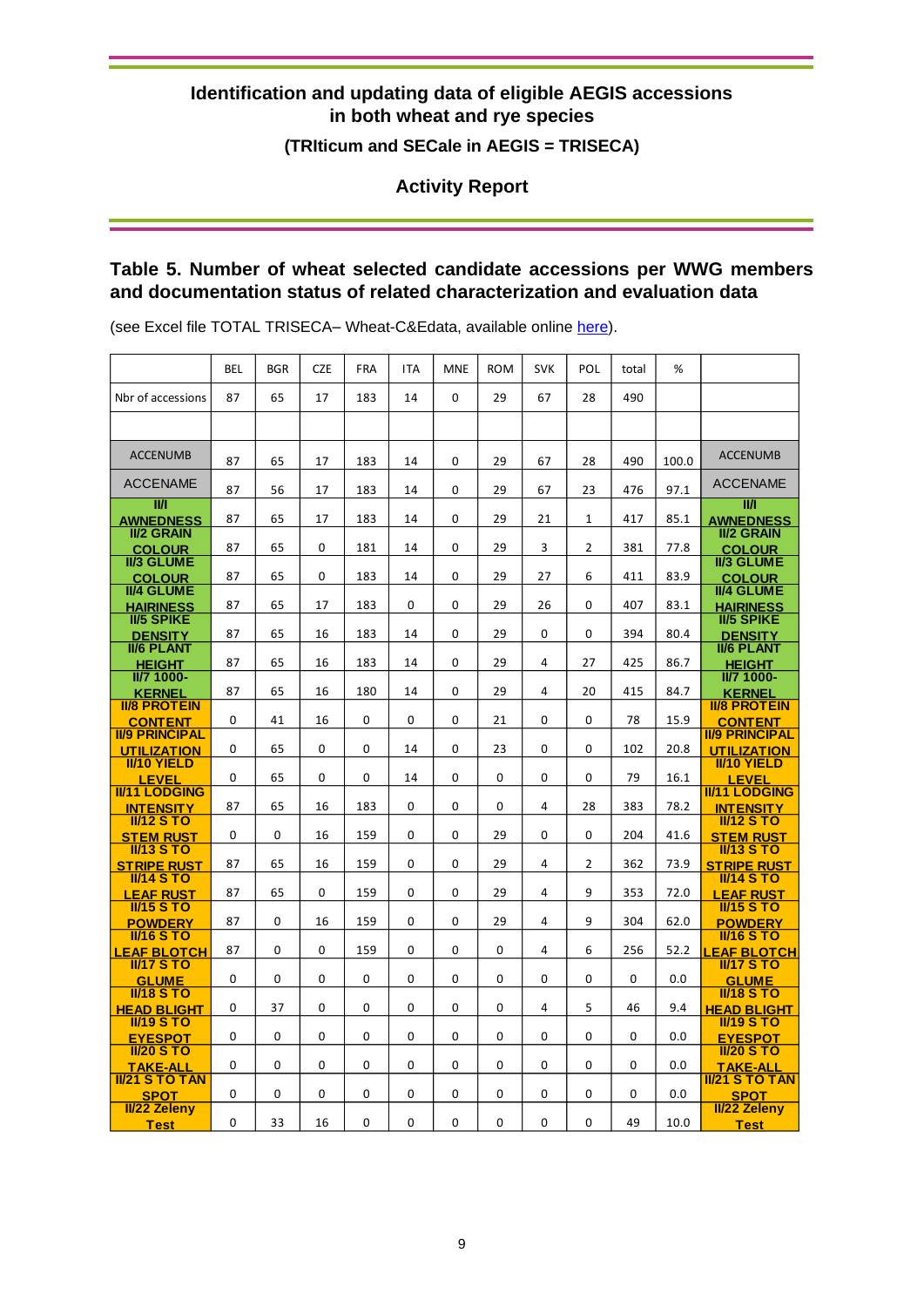### **(TRIticum and SECale in AEGIS = TRISECA)**

**Activity Report**

# <span id="page-11-0"></span>**Table 6. Number of rye selected candidate accessions per WWG members and documentation status of related characterization and evaluation data**

(see Excel file TOTAL TRISECA- Rye-C&Edata, available online [here\)](http://www.ecpgr.cgiar.org/working-groups/wheat/triseca/).

|                                  | <b>BGR</b> | <b>CZE</b>   | <b>FRA</b> | <b>LVA</b> | <b>MNE</b> | <b>ROM</b> | <b>SVK</b>     | POL      | total | %     |
|----------------------------------|------------|--------------|------------|------------|------------|------------|----------------|----------|-------|-------|
| <b>Nbr of accessions</b>         | 15         | 20/36        | 50         | 6          |            | 15/72      | 25             | 578      | 709   |       |
|                                  |            |              |            |            |            |            |                |          |       |       |
| <b>ACCENUMB</b>                  | 15         | 20           | 50         | 6          |            | 15         | 25             | 578      | 709   | 100.0 |
| <b>ACCENAME</b>                  | 14         | 20           | 50         | 6          |            | 15         | 25             | 577      | 707   | 99.7  |
| <b>1-COUNTRY</b>                 | 15         | 20           | 50         | 6          |            | 15         | 25             | $\Omega$ | 131   | 18.5  |
| 2-YEAR                           | 15         | 20           | 50         | 6          |            | 15         | 25             | 578      | 709   | 100.0 |
| <b>3-GROWTH</b>                  | 15         | 20           | 50         | 6          |            | 15         | 25             | 578      | 709   | 100.0 |
| 4-PLANT HEIGHT (clas)            | 15         | 20           | 50         | 6          |            | $\Omega$   | $\mathbf{a}$   | 565      | 659   | 92.9  |
| 5-PLANT HEIGHT (cm)              | 15         | 20           | 50         | 6          |            | $\Omega$   | 3              | 565      | 659   | 92.9  |
| <b>-POWDERY MILDEW RESISTANC</b> | 15         | 20           | 50         | 5          |            | 15         | 3              | 413      | 521   | 73.5  |
| <b>7-STEM RUST RESISTANCE</b>    | $\Omega$   | 20           | 50         | $\Omega$   |            | $\Omega$   | 3              | $\Omega$ | 73    | 10.3  |
| <b>8-LEAF RUST RESISTANCE</b>    | 15         | 20           | 50         | 5          |            | 15         | $\Omega$       | 416      | 521   | 73.5  |
| <b>9-FUSARIUM RESISTANCE</b>     | 15         | $\mathbf{1}$ | 50         | $\Omega$   |            | $\Omega$   | 1              | $\Omega$ | 67    | 9.4   |
| <b>10-EYESPOT RESISTANCE</b>     | $\Omega$   | $\mathbf{1}$ | $\Omega$   | $\Omega$   |            | $\Omega$   | $\Omega$       | $\Omega$ | 1     | 0.1   |
| 11-1000 KERNEL WEIGHT (clas)     | 15         | $\mathbf{1}$ | 50         | 6          |            | 15         | 3              | 433      | 523   | 73.8  |
| 12-1000 KERNEL WEIGHT (g)        | 15         | 20           | 50         | 6          |            | 15         | 3              | 433      | 542   | 76.4  |
| <b>13-PROTEIN CONTENT</b>        | 15         | 20           | 0          | 6          |            | $\Omega$   | $\overline{2}$ | $\Omega$ | 43    | 6.1   |